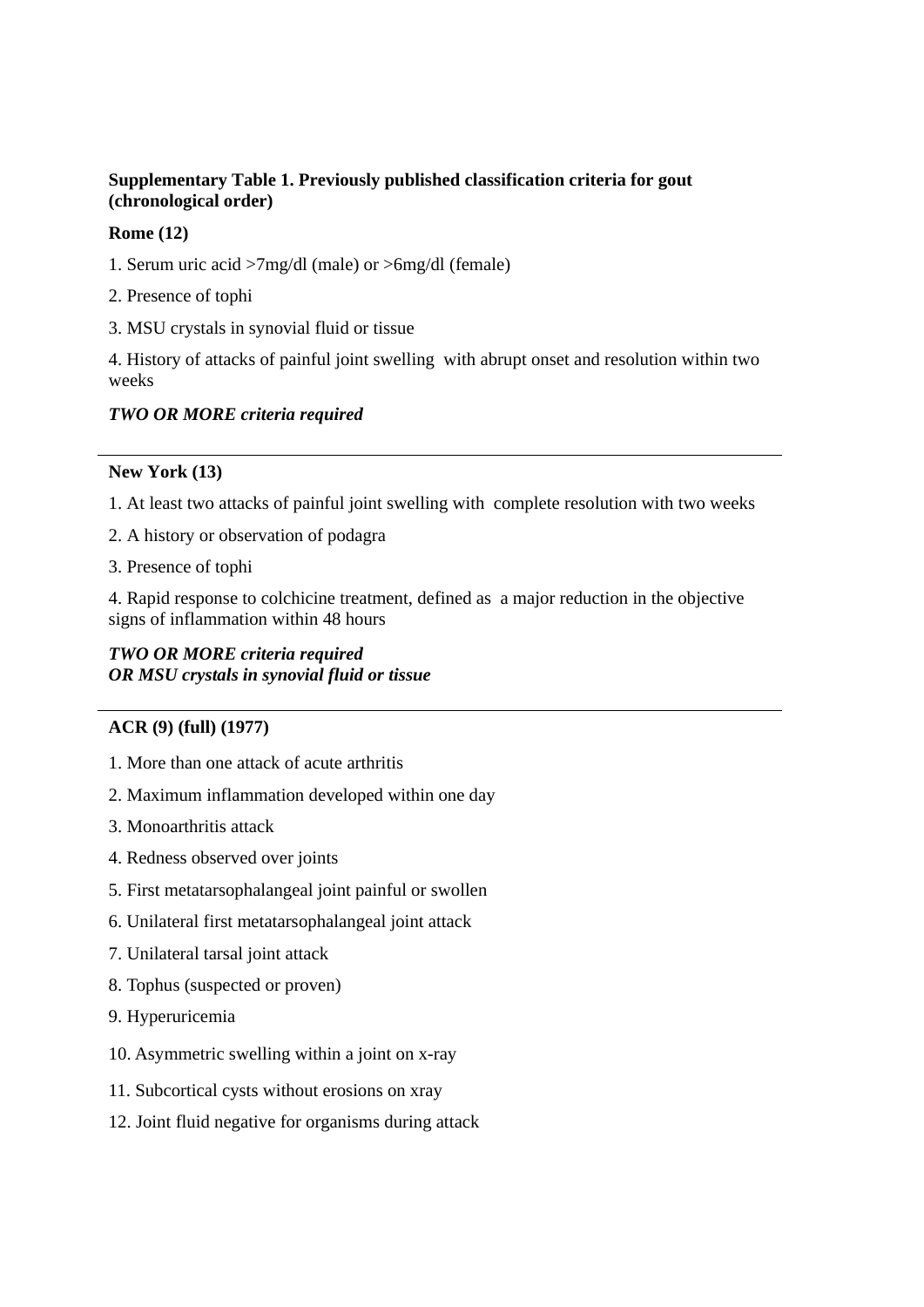## *SIX OR MORE criteria required OR MSU crystals in joint fluid or tophus*

## **ACR (9) (survey) (1977)**

- 1. More than one attack of acute arthritis
- 2. Maximum inflammation developed within one day
- 3. Oligoarthritis attack
- 4. Redness observed over joints
- 5. First metatarsophalangeal joint painful or swollen
- 6. Unilateral first metatarsophalangeal joint attack
- 7. Unilateral tarsal joint attack
- 8. Tophus (suspected or proven)
- 9. Hyperuricemia
- 10. Asymmetric swelling within a joint on x-ray
- 11. Complete termination of an attack

# *SIX OR MORE criteria required*

#### **Mexico (11)**

- 1. More than 1 attack of arthritis
- 2. Rapid onset of pain and swelling (less than 24 hours)
- 3. Mono and/or oligo-articular attacks
- 4. Podagra
- 5. Joint erythema
- 6. Unilateral tarsal joint attack
- 7. Tophus (suspected or proven)
- 8. Hyperuricemia (more than 2 SD greater than the normal population average)

# *FOUR OR MORE criteria required OR MSU crystal identification*

#### **Netherlands (10)**

2 Male sex